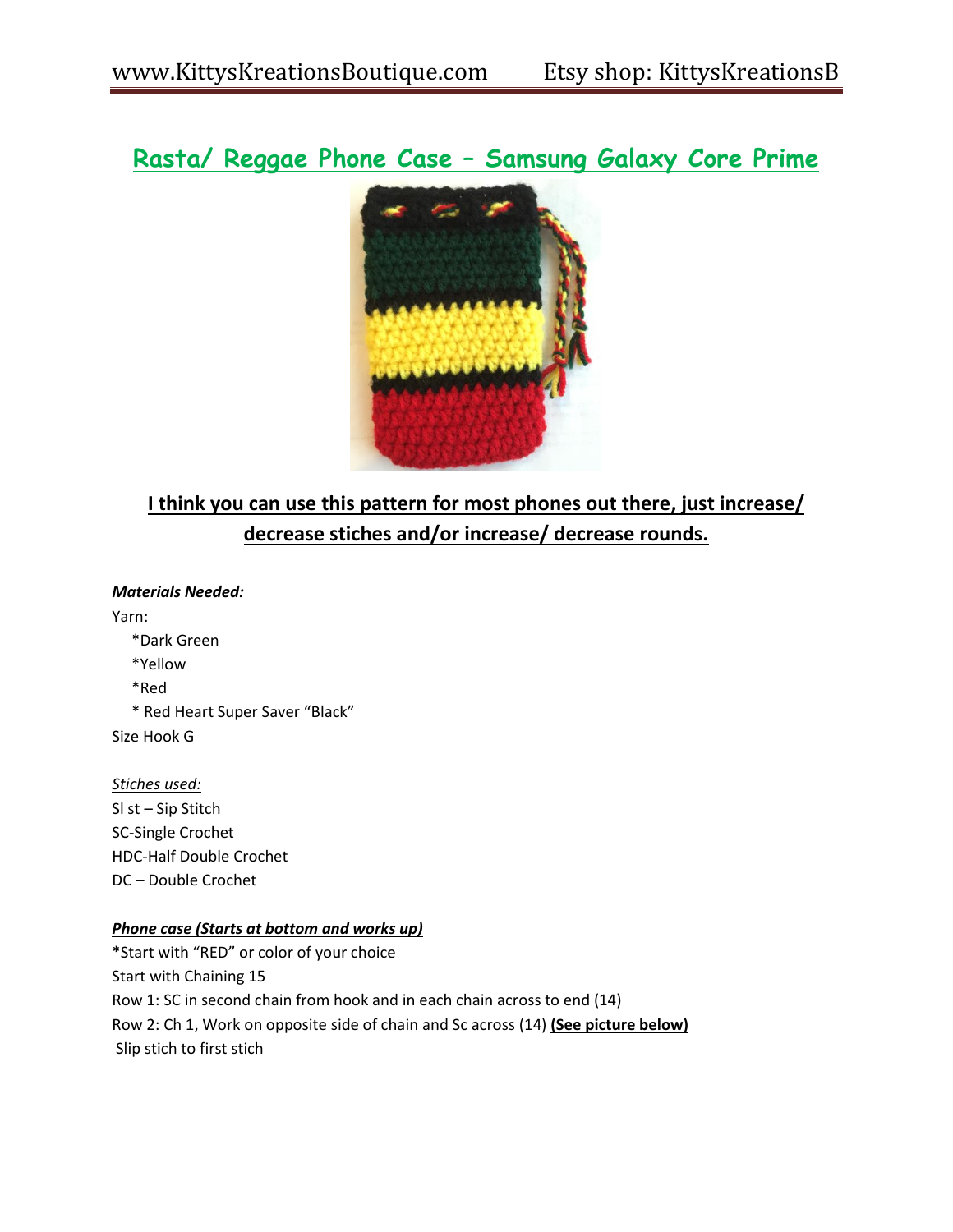

**\*Now you will work in rounds and connect with slip stitch at end of each round\*** Round 3-6: Ch 1, HDC in each stitch around, slip stick to first stitch (28) **\*Change color to BLACK Yarn**

Round 7: Ch I, HDC in each St around, Sl st to first St (28)

**\*Change color to YELLOW Yarn**

Round 8-11: Ch 1, HDC in each stitch around, slip stick to first stitch (28)

**\*Change color to BLACK Yarn**

Round 12: Ch I, HDC in each St around, Sl st to first St (28)

#### **\*Change color to GREEN Yarn**

Round 13-16: Ch 1, HDC in each stitch around, slip stick to first stitch (28)

#### **\*Change color to BLACK Yarn**

Round 17: Ch 1, Sc in each stitch around, slip stick to first stitch (28)

Round 18: Ch 2, DC in each stitch around, slip stick to first stitch (28)

Round 19 Ch 1, Sc in each stitch around, slip stick to first stitch (28)

Fasten off and weave in ends

#### *\*\*\*Make sure your case is turned with correct side o*



To make the String to tighten the top of case I took the YELLOW, RED & GREEN yarn. I cut long strands of each yarn. Tied a knot on one side and braided them to the end. I then used a bid plastic needle to weave the braided yarn through the Black HDC stiches on top of case. After weaved through I tied another knot.

#### **\*\*There you have it. ENJOY\*\*\***